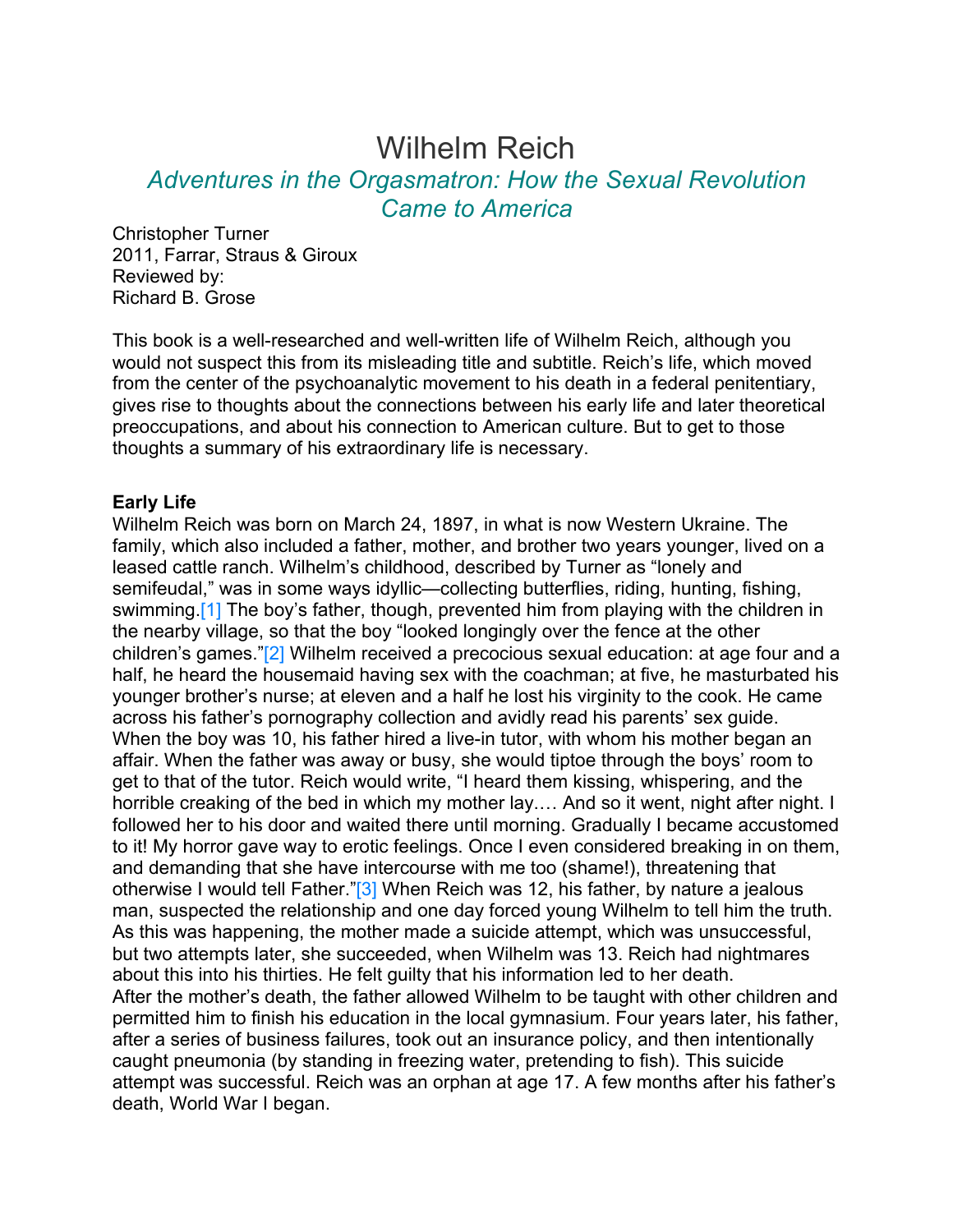#### **Psychoanalysis: From Center to Periphery**

After three years fighting for Austria-Hungary on the Italian front, Reich returned to Vienna and began studying medicine in 1918. The following year, he called on Freud, made an excellent impression, and was receiving referrals from Freud within months. In October 1919, Reich was accepted into the Vienna Psychoanalytic Society for a paper on Ibsen's *Peer Gynt*. Enjoying Freud's high esteem—he once called Reich "the best head" in the IPA—Reich was soon at or close to the center of the analytic movement. His psychoanalytic practice blossomed as he completed his medical training. His standing was further enhanced by his active involvement in the Ambulatorium, the free psychoanalytic clinic that was founded in 1922. Reich was first clinical assistant and then two years later deputy medical director, which meant he conducted all the intake interviews. Reich proposed and then led a seminar on technique (the first such!), which quickly became very popular, being visited also by older analysts. He was regarded as an excellent teacher, indeed a leader of second-generation psychoanalysts. On the basis of his intensive work with neurotics in the Ambulatorium, he began to develop his idea of the centrality of orgasm in the etiology of neurosis and as the basis of technique. At first, he was saying no more than Freud had said in 1908 in "Civilized Sexual Morality and Modern Nervousness,"[4] which postulated abstinence as a central causative factor in neurosis. But in the early 1920s, just as Freud was describing the death drive in opposition to Eros, Reich was theorizing that all psychopathology emanated from an insufficiency of orgastic potency. Accompanying this theoretical emphasis, his therapeutic technique centered on helping patients have better orgasms, including helping them improve their masturbatory techniques and encouraging them to have more sex.

These ideas eventually led to his marginalization in the movement, but the process was slow because even at a later date he was highly esteemed for his work with disturbed patients, and his leadership of the technique seminar was likewise considered to be first-rate. Nevertheless, he found himself losing friends. In 1926 Freud began criticizing him publicly, leaving Reich feeling more and more marginalized. As this was happening, Reich began to be more interested and involved in politics. These were also years of increasing political unrest in Vienna, leftist and rightist factions each having its own militia. On July 15, 1927, a large demonstration formed spontaneously after the acquittal of three men who had shot and killed peaceful demonstrators in January, and the angry crowd set the Palace of Justice ablaze. By the end of the day, street battles with police had left many dead, and there was talk of civil war. For Reich this became a turning point.

He began to think seriously about applying psychoanalytic ideas to questions of social justice, combining Freud and Marx. He was appalled by the neutral stance taken by the comfortable Viennese bourgeoisie, Freud very much included. He began to see himself as a revolutionary, and in 1928 he joined the Austrian Communist Party.

His clinical and theoretical work reflected a gradual, seemingly inevitable crystallization of the idea of the primacy of the orgasm. Answering objections that cited patients who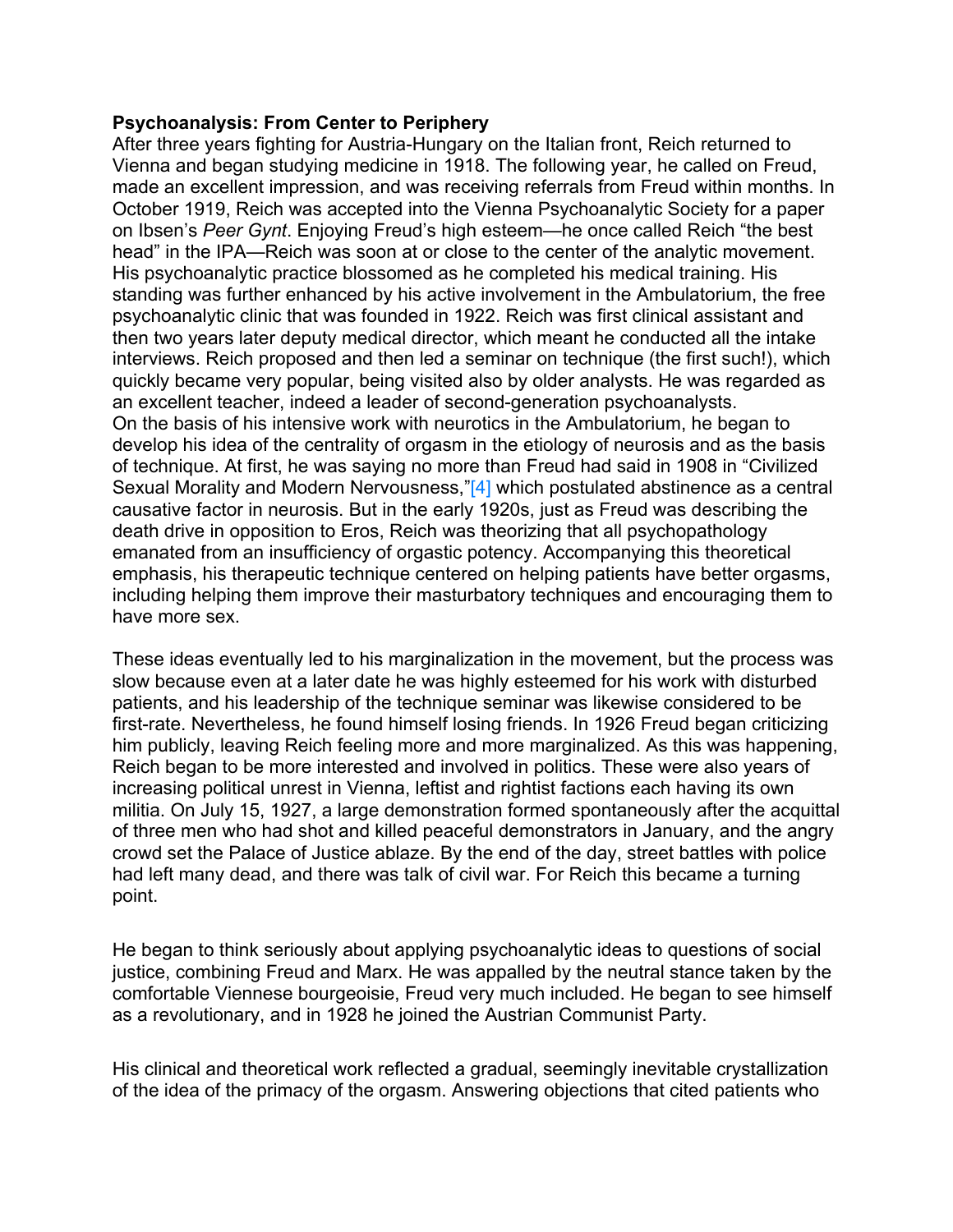had satisfying orgasms but still suffered from neurosis, Reich theorized the "total orgasm." He explained that it wasn't simply the orgasm, but the experience of ego loss in the blurring of boundaries and experience of merger. It wasn't simply a question of intercourse, he explained. Love was important—and yet he never talked about love. Rather, he needed to boil everything in sex down to the ego-exploding orgasm.

#### **Politics: From Europe to America**

As the larger political world became caught up in leftist and rightist revolutions, Reich's thinking became more and more political. He now viewed sexual repression as the linchpin of class injustice. Undo mass sexual repression and the unjust system would crumble. With Freud's permission, he opened six free clinics in Vienna specializing in sexual life. He would go with colleagues to workers' neighborhoods and talk to anybody who would listen about contraception, abortion, and sexual potency. He saw himself as attacking the causes, not just the symptoms, of neurosis. By all accounts, he was a charismatic, dynamic, and effective public speaker.

In 1929 he made a pilgrimage to Moscow to see Soviet communism in action. He left convinced that he had seen how collective living could abolish neurosis. In presenting these findings at the next monthly psychoanalytic meeting in Vienna he offended Freud; the next summer he heard that his thinking was no longer compatible with psychoanalysis. Freud did advise Reich to go to Berlin and have a third analysis, which, despite all of the acrimony in their relationship, he did.

In Berlin, Reich quickly became a central figure in the free-sex movement there. In January 1931 he helped to found the German Association for Proletarian Sexual Politics, abbreviated Sex-Pol. Stalin's Comintern soon began distancing itself from Reich's work. At the same time, Reich was losing his last vestiges of acceptance in psychoanalysis. Reich thus lost his two main intellectual homes virtually simultaneously—and then Hitler came to power.

The next six years of his life were spent in exile in Denmark, Sweden, and Norway. These years, though, were productive. In 1933, he published *Character Analysis*, which elaborated his ideas of the character armoring as resistance, and *Mass Psychology of Fascism*, which interpreted the success of fascism as due to the manipulation of sexual anxiety due to repression. These books are still read. The final, official break with psychoanalysis occurred in April 1934, at the IPA Congress in Lucerne, Switzerland, where Reich was formally expelled from the IPA for fusing psychoanalysis with politics and for subordinating it to the Bolshevik message.

Reich dealt with his rage at this rejection, as would become a pattern, by conducting experiments. He sought to isolate the energy that he was convinced was involved in orgastic potency. He bought a microscope, trying to get a glimpse of the "vegetative currents" he felt he was isolating. Finally he had a breakthrough. He saw "blue vesicles."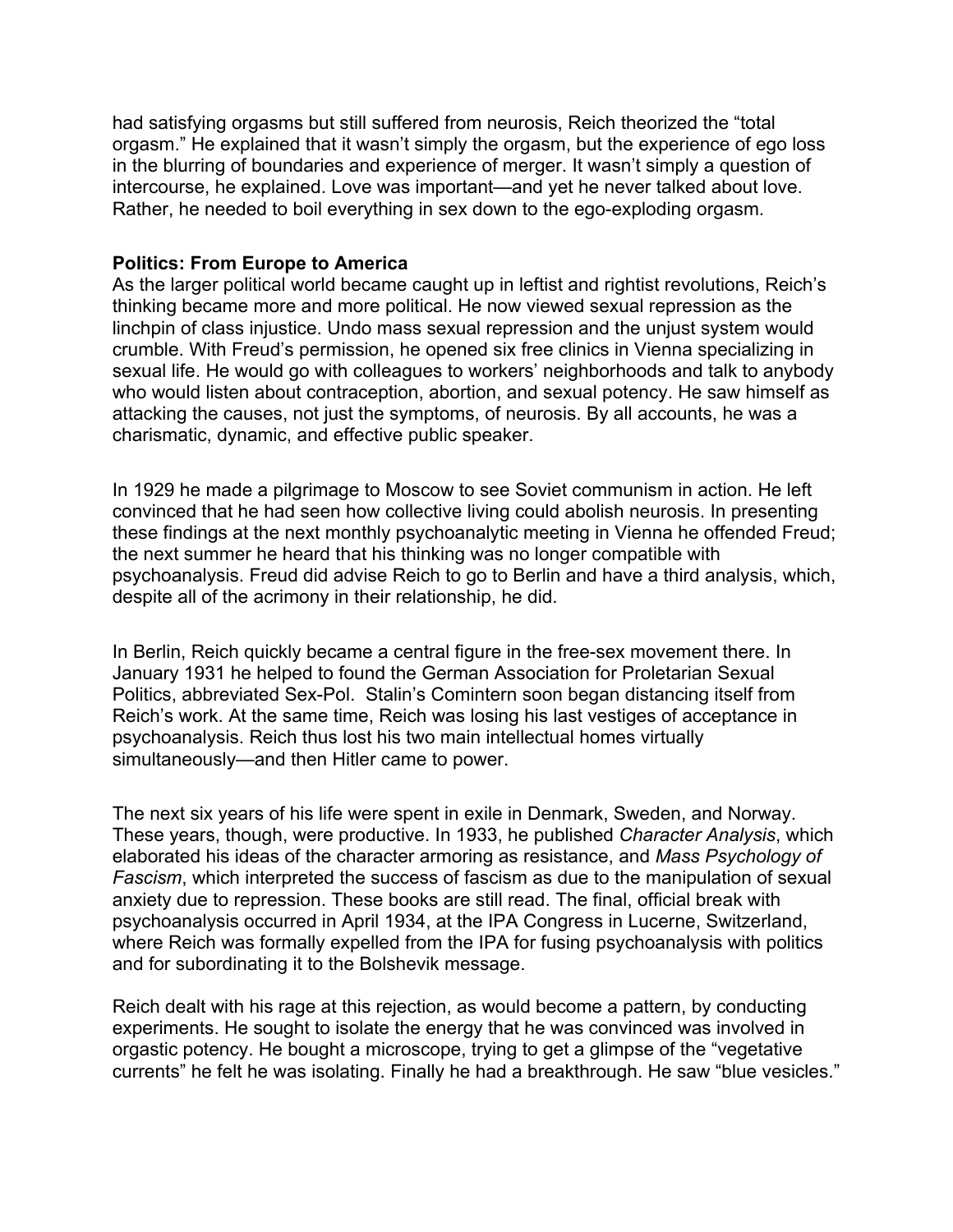At first he called them "bions," but later, in 1937, he named it "orgone," which he considered to be the life force.

Meanwhile, his clinical technique dropped all traces of the talking cure. From now on, Reich was interested clinically in provoking powerful emotions in patients, thinking that in so doing he was directly intervening at the source of psychopathology. He called his treatment "character-analytic vegetotherapy." He would prod abdomens, trying to loosen up patients, and he would try to provoke anger. Some patients had emotional experiences that they said were more mutative than years of classical psychoanalysis.

Reich was aware that he sounded crazy. When asked about mental illness in himself, his response was that he "assumed he would be celebrated enough to be vindicated and thus to stave it [the accusation] off."[5] In other words, he was to some extent aware that his career had become a race between growing isolation due to a general lack of support for his ideas and the adulation he received from those few who did believe in those ideas. As he lost his standing with the major international organizations, he turned to "research" to provide himself with the theories and the clinical techniques that allowed him to claim attention. He thus was becoming something like a cult leader as he landed, in August 1939, in the United States.

### **America: Good Orgone and Popularity**

Reich arrived in the United States looking depressed and clearly needing a boost for his career. He felt isolated from psychoanalysis, dominated now by ego psychology. As always, marginalization led to "research." He looked at the night sky through a hollow tube and saw a vivid flickering. This was orgone energy, he thought. He concluded, "The air we breathe is in reality orgone energy." $[6]$  The energy he had isolated, therefore, was not only in us, it surrounded us. He thus imagined orgone as our environment. Because orgone surrounded us, the therapeutic task was to help us absorb as much of it as we could. So in 1940 he invented the Orgone Accumulator, a wooden box about five feet tall with a seat in it and a door that could close. It was lined with metal, and between the metal and the wood there was steel wool. It was supposed to help the person sitting inside it to accumulate orgone energy, thus increasing sexual potency and improving overall health.

Reich himself was never able to explain how the box worked, and yet it proved to be highly effective for the vast majority of users. People felt energized. Ailments cleared up. Moods improved. As one indication of the device's initial fame, Albert Einstein spoke with Reich about his device in a five-hour (!) conversation, although after testing a sample he decided there was nothing in it. As before, Reich responded to this rebuff with more "research," which this time allowed him to claim that his Accumulator could cure cancer.

After the war, Reich's writings and his invention became very popular among artists and intellectuals. His book *The Function of Orgasm* was "must" reading. The generation that had gone through the war and in many cases had been disappointed in its hopes for a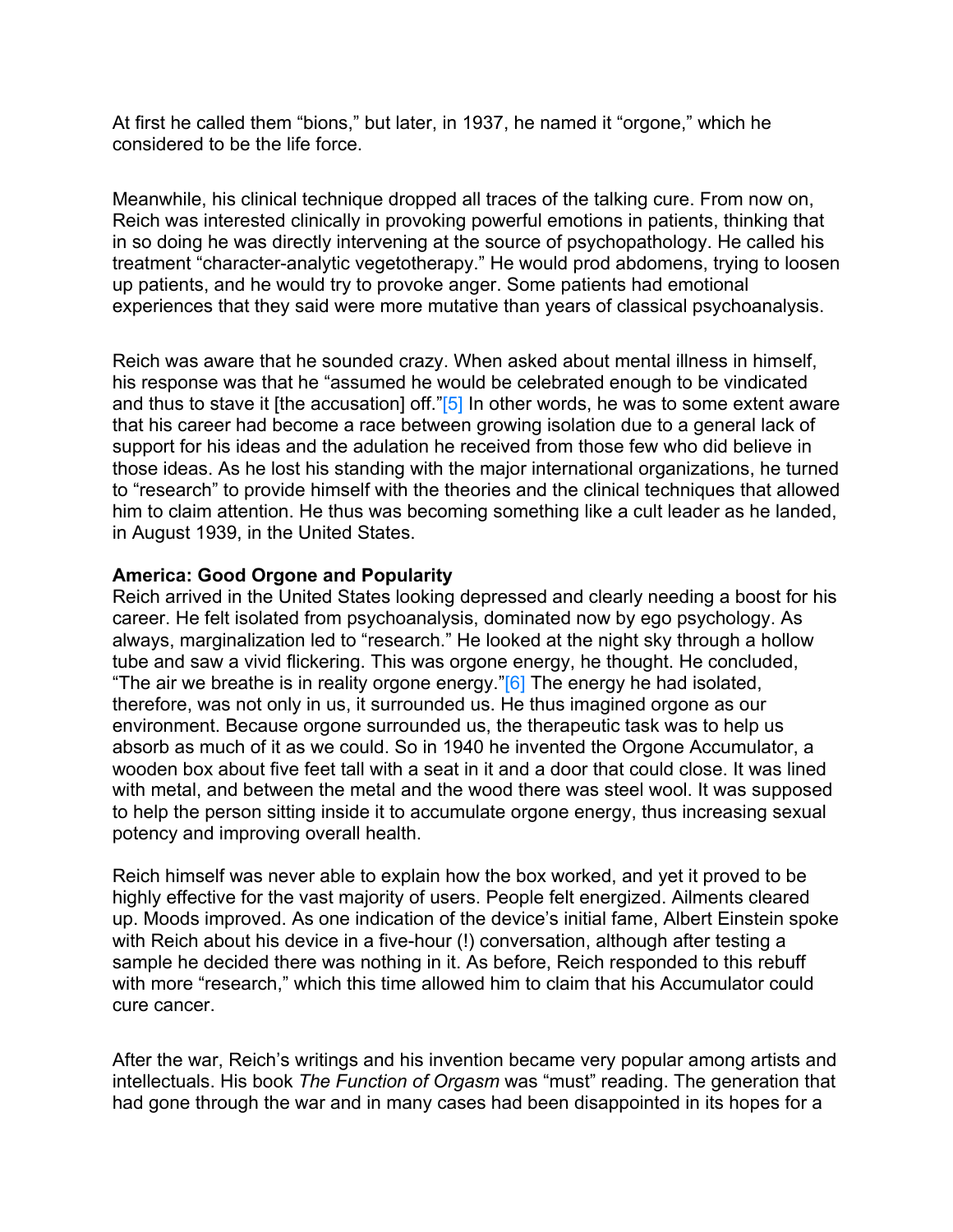transformative left-wing politics seized on the idea that a liberated sex life could have meaning for the liberation of society. Reich's idea that the injustice of society rested on sexual repression resonated powerfully. Among the Reich enthusiasts were Allen Ginsberg, William S. Burroughs, Jack Kerouac, Saul Bellow, Norman Mailer, and lesserknown but important intellectuals of that generation. When Burroughs tried out the Accumulator, he wrote to his friend Kerouac, "The gimmick really works. The man is not crazy, he's a fucking genius."[7]

Hailed as a great man and a genius by so many of the leading intellectuals, Reich achieved a special status in the immediate postwar years. That status was also subjected to withering criticism in a debunking article in *Harper's Magazine* published in April 1947. The effect of this exposé was, on the one hand, to attract many new adherents to Reich and, on the other hand, to rouse the attention of the government, specifically the U.S. Food and Drug Administration, which, also in 1947, launched an investigation into the Orgone Accumulator. Dozens of users were interviewed, but not one could be found who would complain about the device's effectiveness.

Alfred Kinsey published *Sexual Behavior in the Human Male* in 1948, and the ideas of discussing sex and discarding sexual repression were very much in the air, with Reich one of their prime exponents. In the same year, Reich held the first International Orgonomic Convention, which was attended by 35 enthusiastic participants, who believed they were at the vanguard for transforming society.

Thus Reich at least for a time found what he was looking for in America: his ideas were taken up by many of the leading artists and writers, and he himself was celebrated as an important thinker. Although an opposing force was also gaining power and would in the end overwhelm him, his fame at the end of the 1940s was great.

### **America: Bad Orgone and Prison**

The Soviet Union exploded its first atomic bomb in September 1949, the Korean War broke out in June 1950, and American society was plunged into the Cold War dominated by fear of nuclear war, radiation, and communism. Senator Joseph McCarthy was having his five years of brilliant fear mongering. Reich initially responded to the sense of emergency with attempts to make his Accumulators available to soldiers at the front. When that offer was rejected, he conducted "research" on the relationship between radiation and orgone. In experimenting with radium, he thought he discovered "a dangerous pollutant," which was created by the interaction of radiation and orgone. He called this substance "deadly orgone," giving it the abbreviation DOR. He claimed that DOR produced a feeling of being poisoned, and acolytes confirmed that it indeed did.

In April 1952, the FDA launched a second investigation, this one into the claim that the Orgone Accumulator could cure cancer. Samples of the Accumulator were sent to various hospitals, where incredulous investigators were required to test the cancercuring powers of the box. As the investigation played itself out, Reich developed new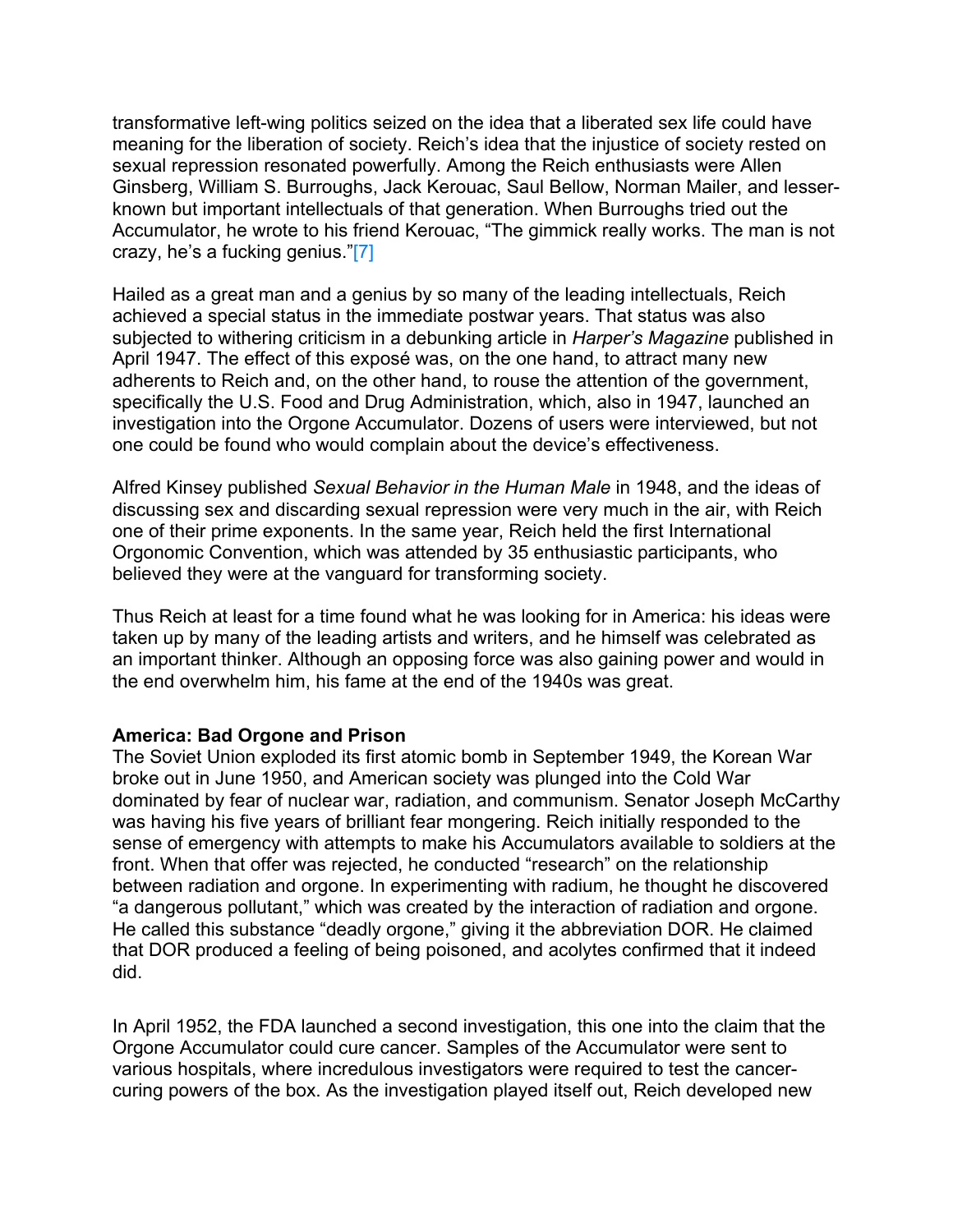ideas. He thought he could detect clouds of DOR hovering over the hills of Maine where he lived. He invented a device that he called the "cloudbuster." It consisted of 15 long metal tubes of varying lengths each connected at the bottom to a plastic tube with its other end in water. The idea was that water absorbed orgone, and that the device could safely absorb the deadly orgone and neutralize it. It was also supposed to be able to change the cloud structure and even make it rain.

On February 10, 1954, Reich was served with the injunction from the FDA to destroy all of his Orgone Accumulators and all of his writings referring to it since they contained "false and misleading claims." This repudiation was devastating to Reich. He was in shock for three days. When he calmed down, he became interested in unidentified flying objects, or UFOs, which were very much in the news. He spotted them in the night sky above his house and fought them off with his cloudbuster. His son Peter, who was 10 of the time, remembers exciting nights in which they together defeated UFOs.

In his last year of freedom, Reich speculated that he himself might be a spaceman. Perhaps he belonged to a new race that had been bred by men from outer space and Earth women. In 1956 he was tried and convicted of ignoring the injunction, and when the appeals failed, he began a two-year prison sentence on March 22, 1957. He died in prison on November 3, 1957, of a massive heart attack.

### **The Importance of Latency**

Charles Sarnoff identifies the "work of latency" as "relating to the fantasizing (mythopoetic) and symbolizing functions." $[8]$  The image of the 58-year-old Reich and his 10-year-old son valiantly manning the cloudbuster to defend their house against attacking UFOs poignantly raises the question of latency fantasizing. As we know, latency-age boys love to imagine powerful men and/or powerful weapons with which to defeat evil forces. Comic-book superheroes after all were invented to appeal mainly to this group. Reich's cloudbuster, an impressive-looking device imagined to be capable of causing dramatic changes in the atmosphere simply by pointing it, is a quintessential latency-age play weapon. It is what a clever, imaginative boy with good woodworking skills might build. Midway between a childhood toy and a real weapon, it would have all the awesome powers that the boy endowed it with.

It's as if at the end of his life Wilhelm Reich in this deranged action—fighting fantasy enemies with a fantasy weapon—was making an unconscious communication about his life. For his own latency years seem not to have been marked by optimal supportive parenting that would have allowed the growing boy to enjoy his fantasies. Worse, his jealous father kept young Wilhelm away from other children (as we recall, he "looked longingly over the fence at the other children's games"), thus depriving him of the opportunity of sharing his fantasies with others.

Instead, Reich's latency years were overshadowed by his mother's affair with his tutor and then with the catastrophic denouement of that affair. Thus, when the 10-year-old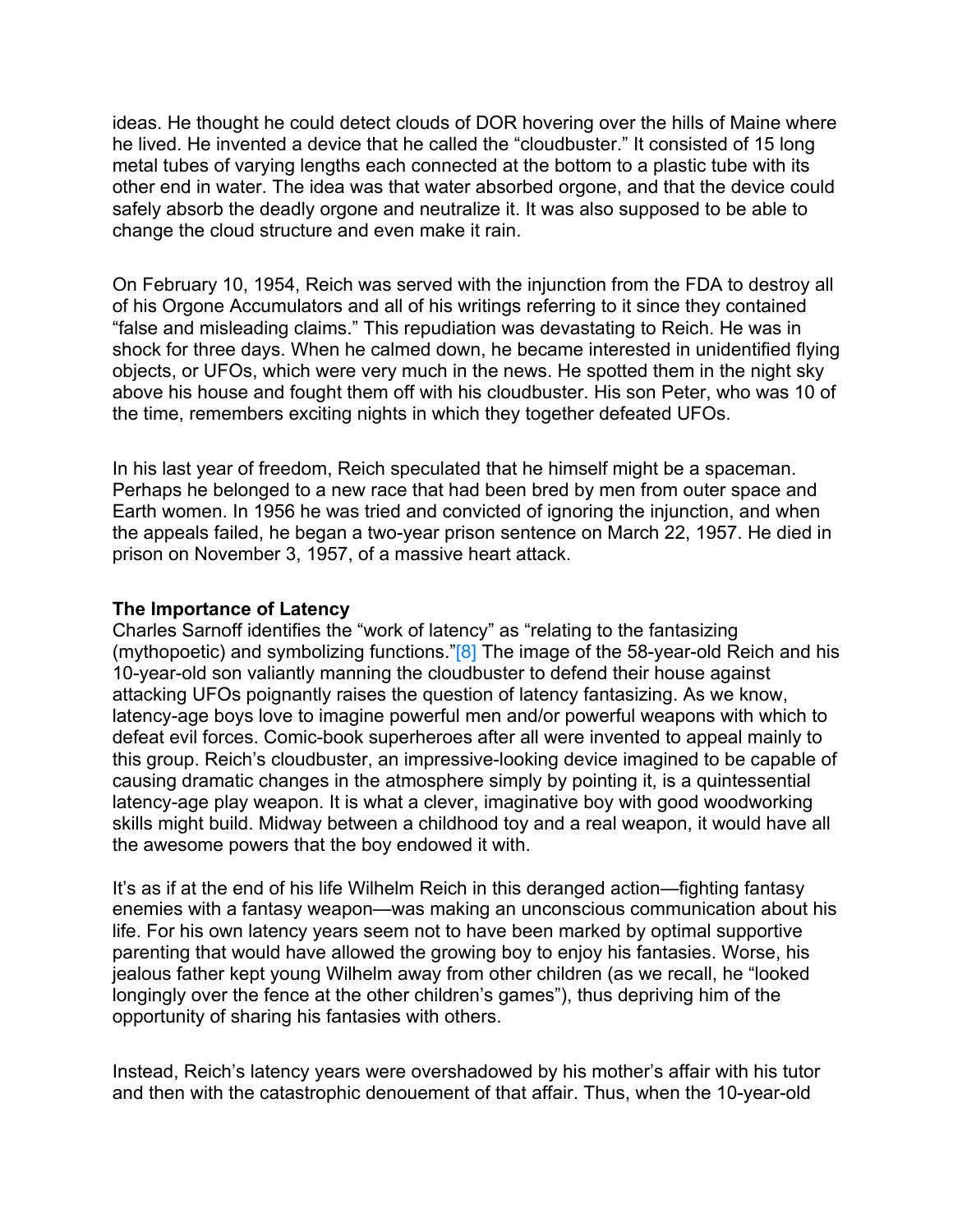Wilhelm stood outside his tutor's door listening to his mother and his tutor having sex, among the many unfortunate consequences of that experience was that Wilhelm was deprived of learning to gain gratification from sublimated drive derivatives. Rather, he was being offered sexual stimulation that amounted to something like primal-scene participation.

Symbolization requires that the drives be influenced through derivatives. Thus the importance of reading for latency-age children: learning to invest stories with personal meaning and thereby gratify drives symbolically. Reich's whole career was marked by impatience with symbolization. He took the psychoanalytic theory of sexual life with all of its many aspects and boiled it down to only one—orgasm. It turned out that when he said "orgasm" he had in mind a context of love, but love is a concept from the symbolic realm and was not of interest. He took the preoccupation with expanding the social applications of psychoanalysis and argued for revolution. He took classical psychoanalytic technique, which existed in the symbolic realm of words, the patient's storytelling and the analyst's commentary, and he made of it a direct, often physical, intervention into feelings themselves, circumventing the symbolic realm altogether.

These reflections are speculative and inconclusive, I realize. But thinking about disturbances in latency functioning can help us orient ourselves in a life that confusingly combines such intellectual achievement with such derangement. Latency-age boys need to fantasize about heroes. Think of the 10-year-old Sigismund Freud and the famous story that ends with the boy preferring to think about Hannibal rather than about his unheroic father. There is no evidence in Christopher Turner's book that Reich had such experiences. Equally if not more to the point, as Reich went through life, he himself increasingly became the hero he imagined the world needed, bringing to the world, as heroes do, the ideas it so desperately needed.

#### **Society and Trust**

Sarnoff also discusses the connection between latency and the transmission of social norms.[9] The career of Wilhelm Reich argues in a negative fashion for the validity of that view. For Reich, whose latency years were so troubled and so lacking in stability, spent virtually his entire professional life trying to transform society. From early in his career, he was imagining the transformation of society through the undoing of repression. Due to historical accident, Reich landed in the United States just as the postwar reevaluation of sexual life was taking place, and thus was able to be a participant in and to some extent briefly be an iconic leader of the transformation of ideas about sex that took place after World War II, very much parallel to the one that took place after World War I.

Soon after arriving in the United States, Reich invented the Orgone Accumulator, a device that functioned entirely through the user's belief in its power. As we saw, in 1947, the FDA could find no disappointed users. In other words, Reich had invented a device that worked brilliantly. By sitting in this wooden, metal-lined box, people experienced the effects that they expected to experience. They felt greater energy, they were enlivened,